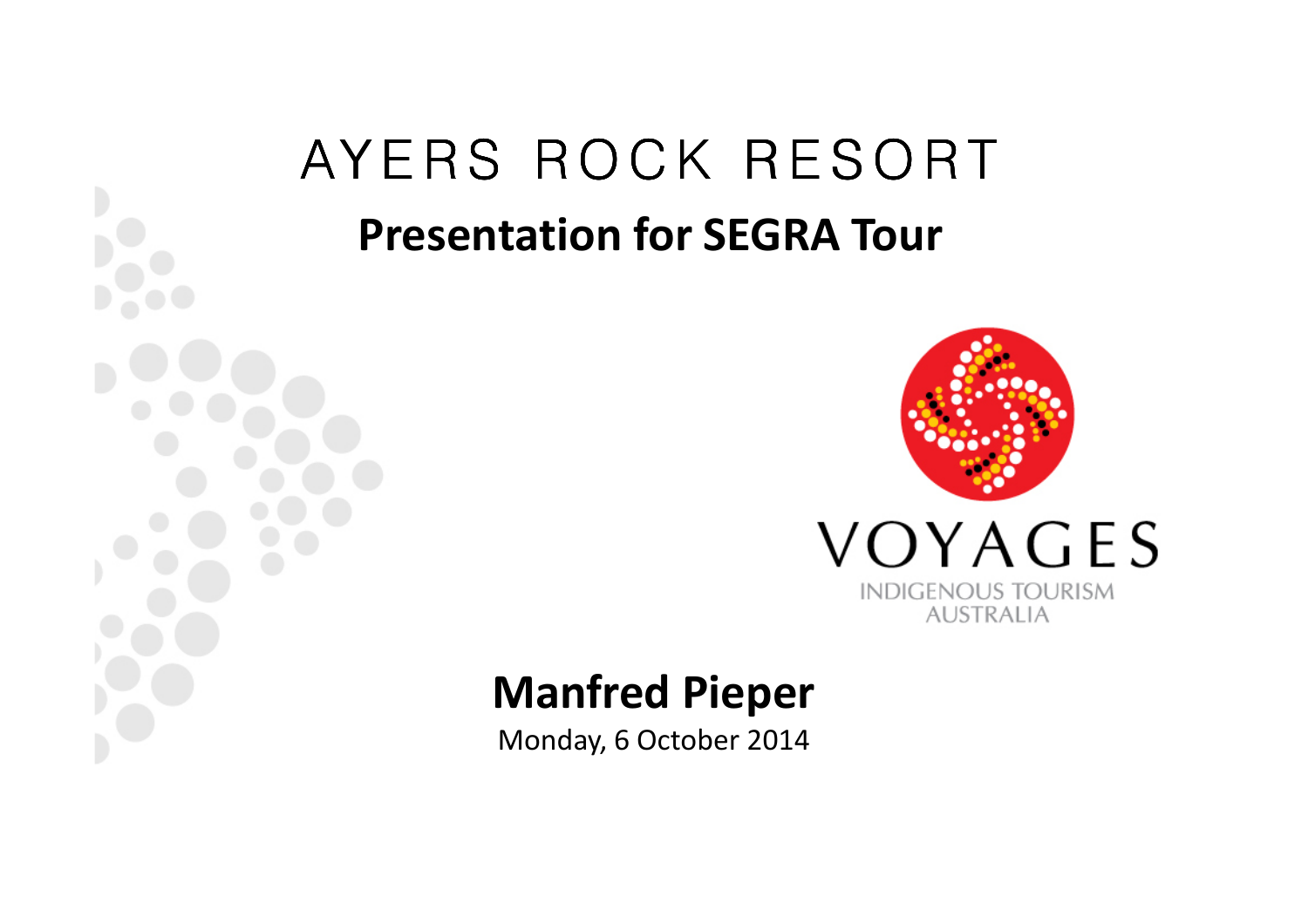### 1. Key facilities and services



- $\blacksquare$  Hotel rooms- at close to 700 over 4 hotels not counting 15 luxury villas of "Longitude 131"plus campground and lodges
- $\blacksquare$ Hotels are in different star categories ranging from 2 all the way up to 5 stars and associated with Accor Brands
- $\blacksquare$ F&B outlets- 3 Bars and 12 Food Outlets including new outlets at SID, 3 SOS sites and "Tali Wiru"
- $\blacksquare$ C&B capacity- 2 Ballrooms (180 and 280 guests); 1 Meeting room and 3 Boardrooms, Marquee for 120 guests and other outdoor venues
- $\blacksquare$  Retail outlets- 9 including IGA plus 3 galleries offering Indigenous arts and crafts at different price points
- $\blacksquare$ Other Facilities- nearly 1000 staff housing for ARR team members, business partners and Government Services; Recreation and Residence Club; medical services, Police, NT Fire department, Elementary School, Child Care Centre, Bank, Post Office, Commercial Laundry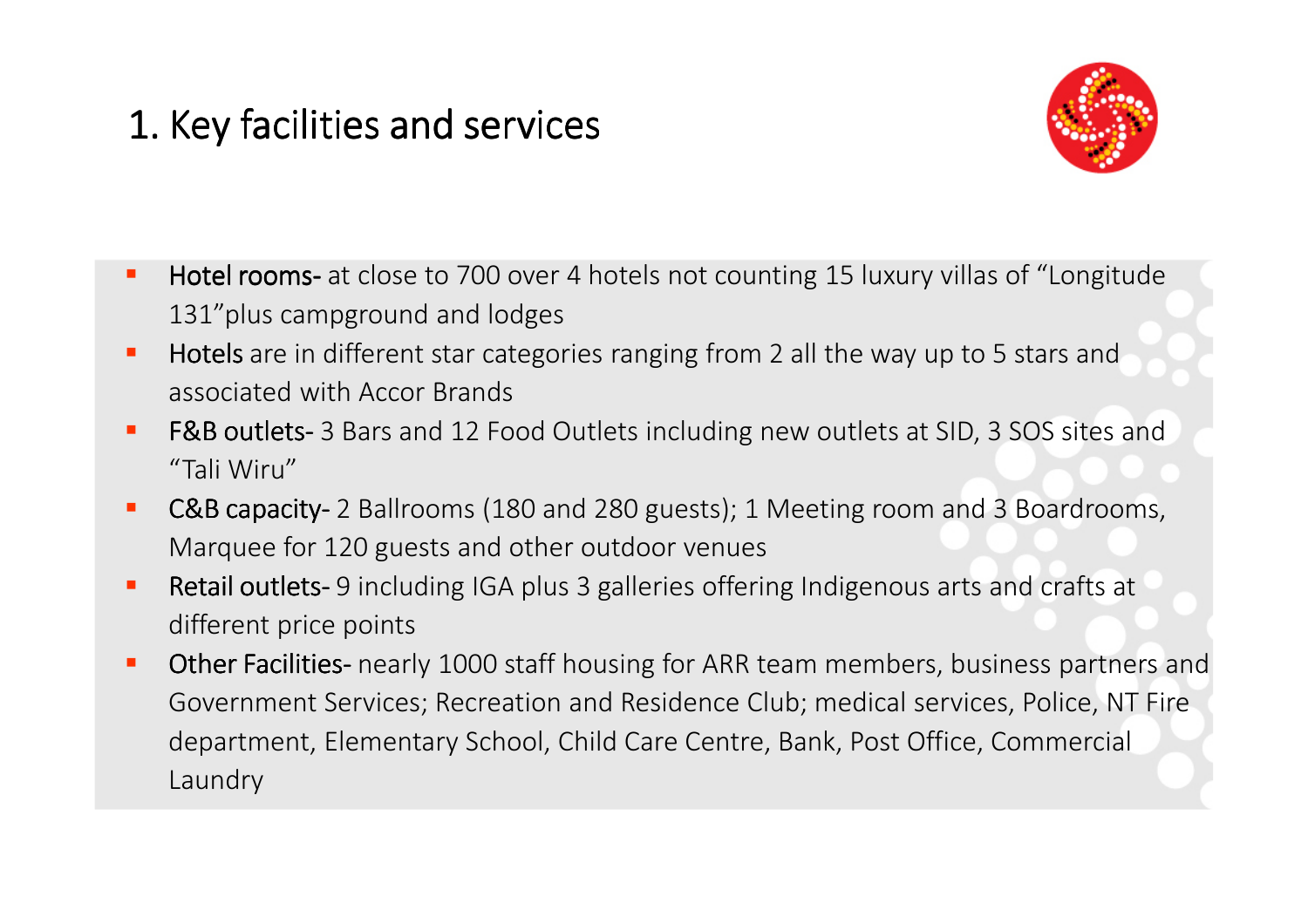## 1. Key facilities and services



- $\blacksquare$ Infrastructure- Airport, roads and fire trails; power & water provided by PWC; chilled and hot domestic water produced by resort; waste management on resort property
- Procurement/Freight Management- Annual purchases of goods in excess of \$50M arriving by "road trains" consolidated in Adelaide and Alice Springs (Indigenous Procurement Policy)
- $\blacksquare$ Other Services- Community and events planning; Central Landscaping, in-house Security, library and "Adult Education Centre"; Commercial Laundry
- $\blacksquare$ Free Indigenous Guest Activities- ranging from Dot Painting classes, bush tucker yarns, traditional weaponry, Wakagetti dancer and Mani-Mani- (traditional Anangu story performed with contemporary dancers and holographs)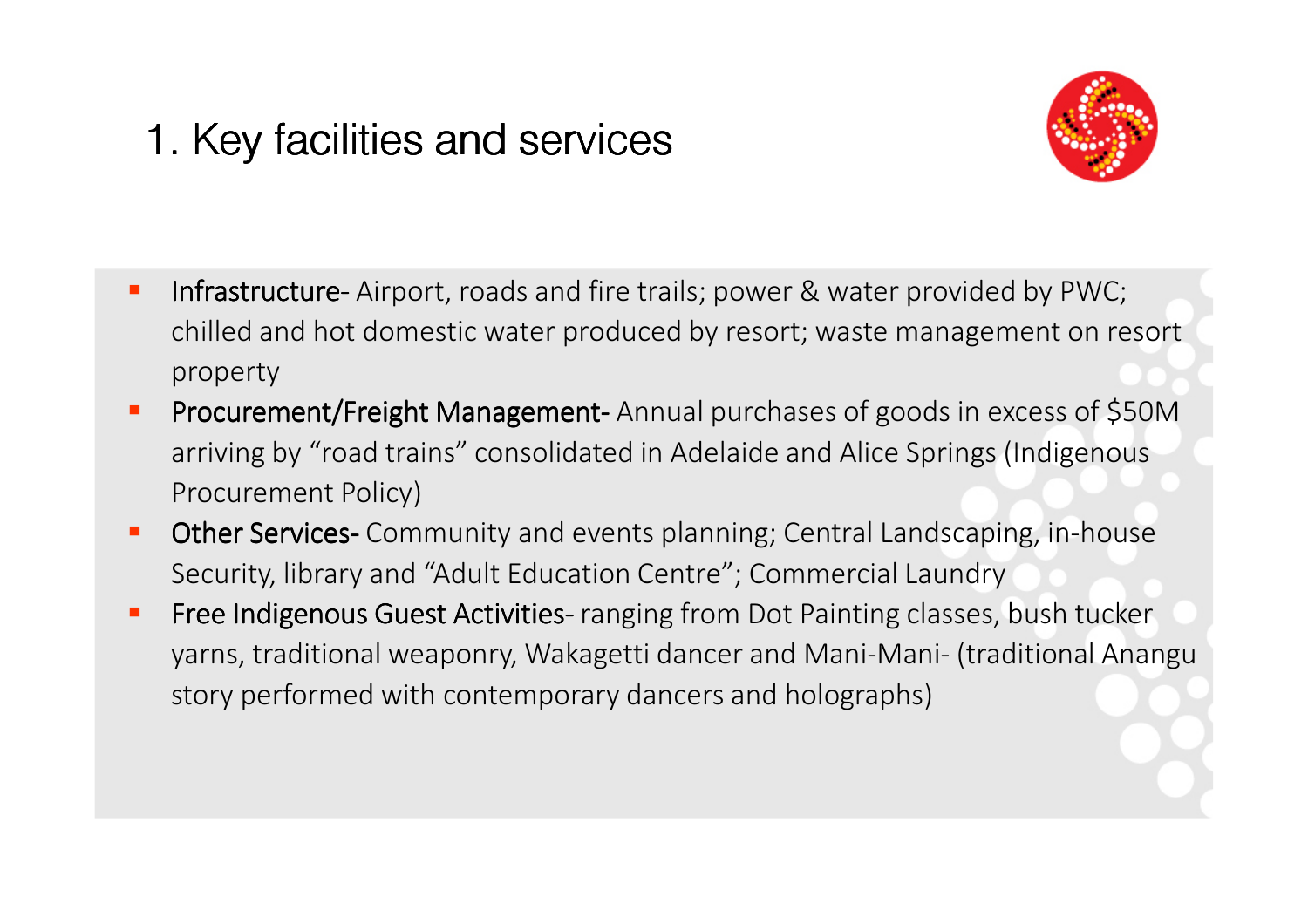# 2. Key Statistics



- $\blacksquare$ Total population of Yulara 1,200 plus
- Г Total number of employees for ARR nearly 800 including Indigenous trainees and Engagement team
- Total number of visitors nearing 300K **STATE**
- $\blacksquare$ Average length of stay 2.02 days
- $\blacksquare$  Daily Airline services by Qantas Link from Cairns and Alice Springs; Virgin Australia and Jetstar out of Sydney and in addition Jetstar out of Melbourne 4 times a week since July
- Geographic mix– Domestic versus International 55 to 45%
	- **Domestic major feeder markets are NSW, Victoria, Queensland**  $\blacksquare$
	- International mainly from Europe and UK, Asia in particular Japan and China and USA